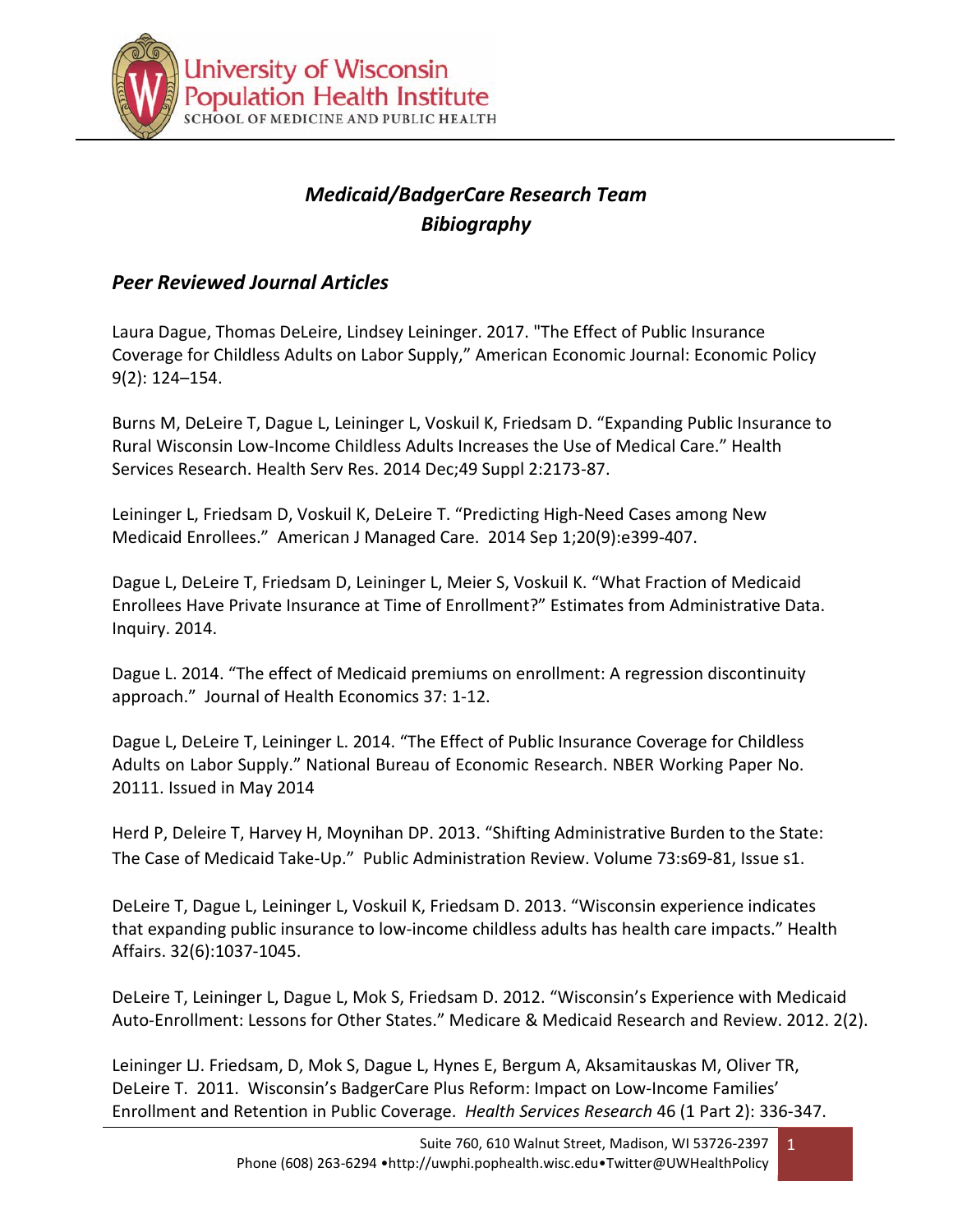

## *Meetings and Conferences*

Kim NH, Look KA. Antidiabetic Drug Utilization, Expenditures, and Adherence Among Childless Adults Experiencing Medicaid Coverage Expansion in Wisconsin. AcademyHealth. Seattle, WA. June 23-24, 2018.

Kim NH, Look KA. Utilization of Antidiabetic Drug Among Childless Adults Experiencing Medicaid Coverage Expansion in Wisconsin. American Pharmacists Association (APhA). Nashville, TN. March 17, 2018.

Saloner B. Do Medicaid Lockouts Affect Enrollment and Access to Care? Evidence from Wisconsin. AcademyHealth Annual Research Meeting. New Orleans, LA. June 27, 2017.

Dague L. Transitional Medical Assistance: Does `Welfare to Work' Work for Medicaid?" Academy Health Annual Research Meeting, New Orleans, LA, June, 2017

Dague L. Transitional Medical Assistance: Does `Welfare to Work' Work for Medicaid? APPAM, Chicago, IL, November 2016.

Dague L. Transitional Medical Assistance: Does `Welfare to Work' Work for Medicaid? ASHEcon, Philadelpha, PA, June 13, 2016

Dague L. Entry and Exit Under Medicaid Premiums: Evidence From Wisconsin. 6<sup>th</sup> Annual Empirical Health Law Conference, O'Neill Institute for National and Global Health Law at Georgetown Law. April 2015.

Dague L. Entry and Exit Under Medicaid Premiums: Evidence From Wisconsin Southern Economics Association, 2015

Dague L. Entry and Exit Under Medicaid Premiums: Evidence From Wisconsin APPAM, Miami, FL, November 2015

DeLeire T. Burns M, Dague L, et al. The Effects of Expanding Public Insurance on the Use of Preventive Care. APPAM. Albuquerque, NM. November 7, 2014.

Leininger L. Voskuil KR, Friedsam D. Evaluating a Novel Medicaid Medical Home Intervention for High-Risk Pregnant Women. APPAM. Albuquerque, NM. November 7, 2014.

Voskuil, KR, et al. The Effect of Medicaid Restrictive Re-Enrollment Periods on Health Care Use and Costs. APPAM. Albuquerque, NM. November 7, 2014.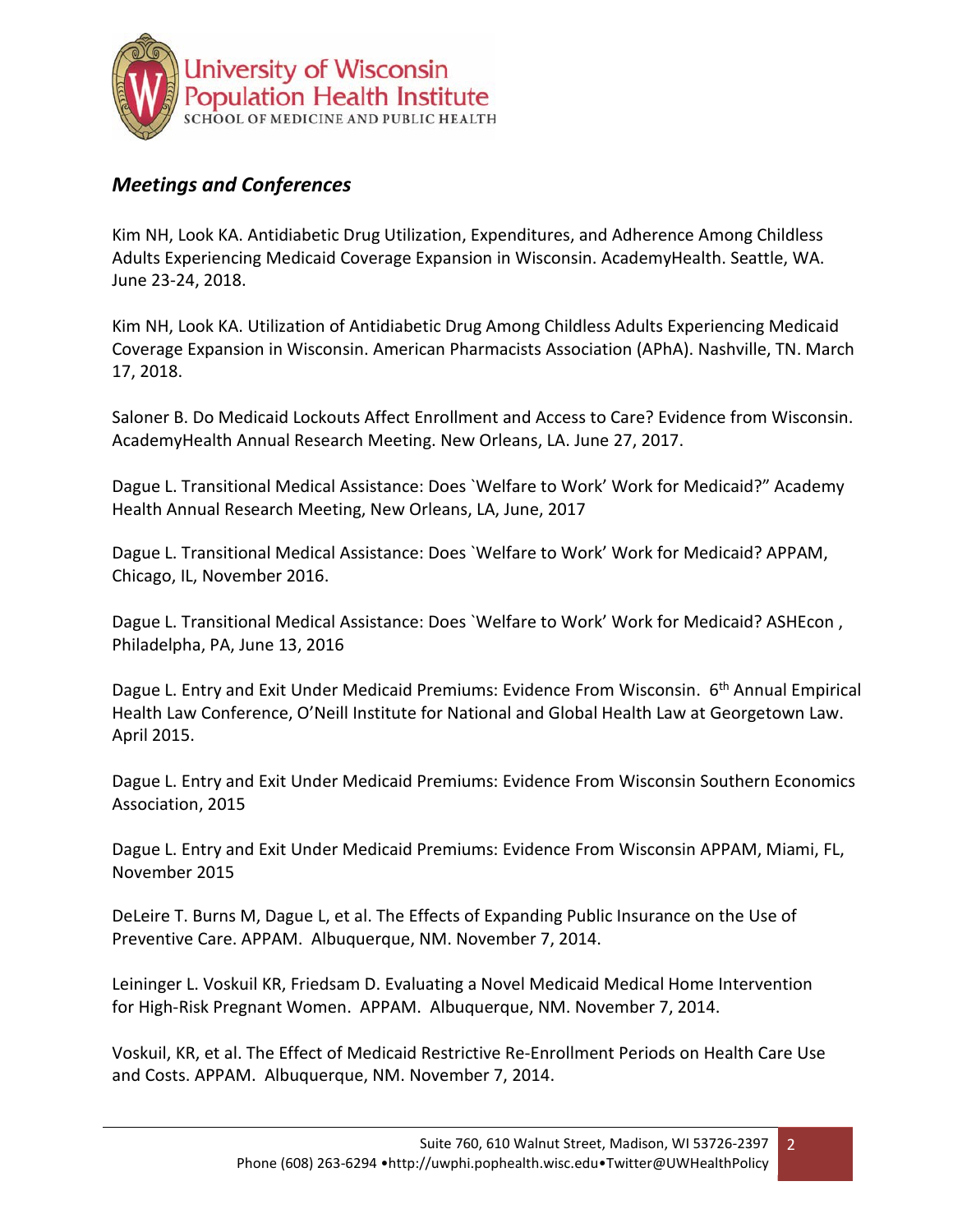

Dague, Laura. "Does Family Health Insurance Coverage Matter for Children's Health? Evidence From Auto-Enrollment in Wisconsin," American Society of Health Economists Biennial Meeting, Los Angeles, CA. June 24, 2014.

DeLeire T, Burns M, Dague L. Expanding Public Insurance to Rural Wisconsin Low-Income Childless Adults Increases the Use of Medical Care. American Society of Health Economists Biennial Meeting, Los Angeles, CA. June 23, 2014.

Burns M, Leininger L, Dague L, DeLeire T, Voskuil K, Reynolds C, Friedsam D. The effects of a public health insurance expansion on behavioral health care use. Academy Health Annual Research Meeting. San Diego, CA. June 9, 2014.

Dague L, DeLeire T, Leininger L, Burns M, Voskuil K, Palmucci G, Zapranova M, Friedsam D. How Do Medicaid Premiums Affect Take-up and Retention? Evidence From Wisconsin. Academy Health Annual Research Meeting. San Diego, CA. June 9, 2014.

Dague L, DeLeire T, Leininger L. [The Effect of Public Insurance Eligibility for Childless Adults on](http://ftp.iza.org/dp8187.pdf) [Their Labor Supply. Discussion Paper No 8187.](http://ftp.iza.org/dp8187.pdf) IZA. Bonn, Germany, May 2014.

Dague L, DeLeire T, Leininger L. [The Effect of Public Insurance Eligibility for Childless Adults on](http://www.chicagofed.org/digital_assets/others/events/2014/affordable_care_act/chicago_fed_affordable_care_dague_deleire_leininger.pdf) [Their Labor Supply.](http://www.chicagofed.org/digital_assets/others/events/2014/affordable_care_act/chicago_fed_affordable_care_dague_deleire_leininger.pdf) Federal Reserve of Chicago, February 2014.

Dague L, DeLeire T, Leininger L. [The Effect of Public Insurance Eligibility for Childless Adults on](http://paa2013.princeton.edu/abstracts/130941) [Their Labor Supply.](http://paa2013.princeton.edu/abstracts/130941) Population Association of America. New Orleans, LA. April 11, 2013.

DeLeire T, Leininger L, Voskuil K, Friedsam D. The Effect on Medical Care Utilization of Extending Public Insurance to Low-Income Adults without Dependent Children. Population Association of America. New Orleans, LA. April 11, 2013. Available at: <http://paa2013.princeton.edu/sessions/3>

Burns M, DeLeire T, et al. Expanding Public Health Insurance Coverage to Rural Low-Income Uninsured Childless Adults Increases Their Use of Health Care. Academy Health Annual Research Meeting. Baltimore, MD. June 25, 2013. Available at:

Deleire T. The Effects of Expanding Public Health Insurance Coverage. UC Davis Affordable Care Act Conference, November 1, 2013.

DeLeire T. The Effects of Expanding Public Health Insurance Coverage. George Mason University, November 14, 2013.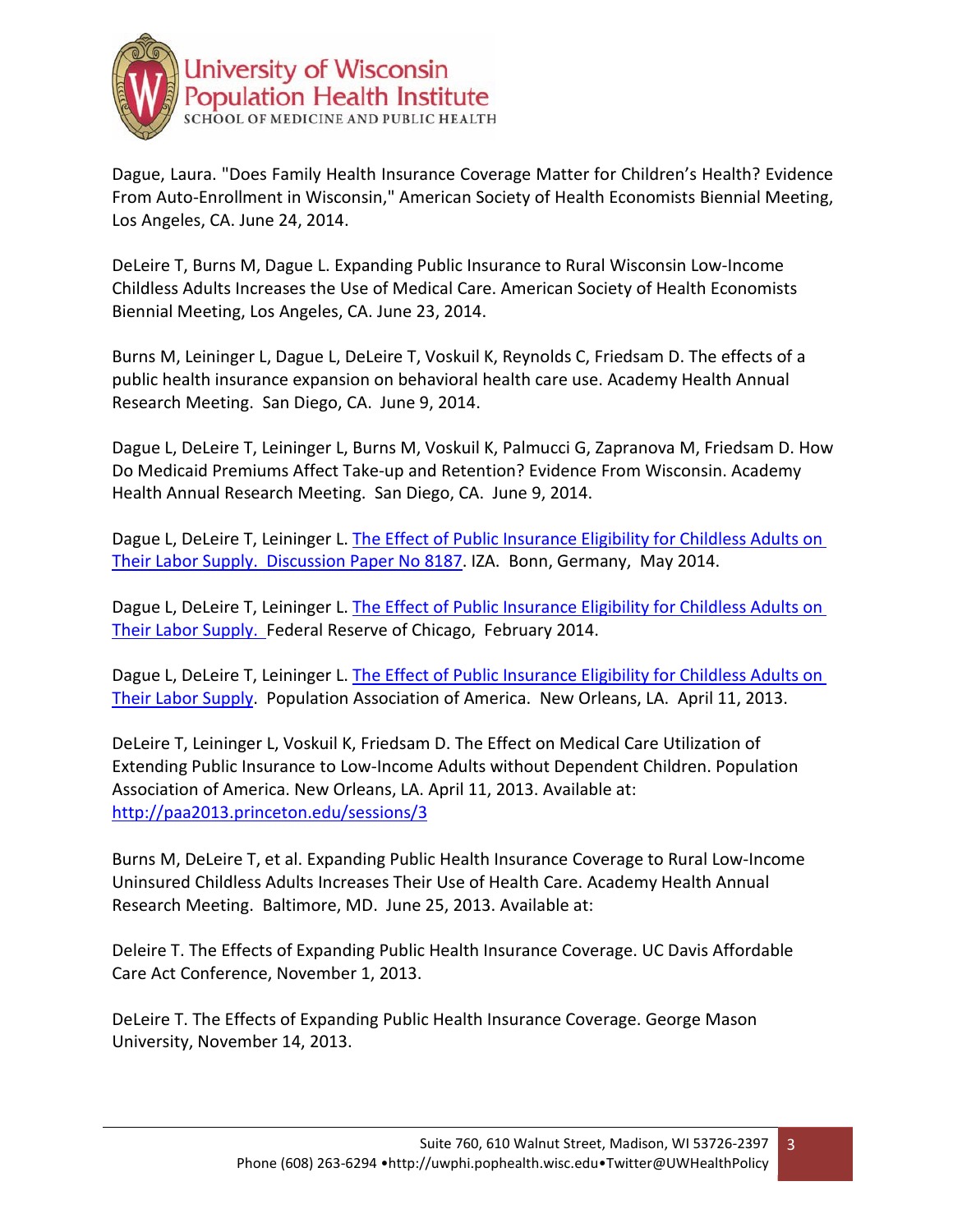

Leininger L. Friedsam D, Voskuil K, DeLeire T. An Analysis of Wisconsin's ACCESS Online Application for BadgerCare Plus. At the Academy Health Annual Research Meeting, Tuesday, June 14, 2011. Seattle, WA. Available at: <http://www.academyhealth.org/files/2011/tuesday/leininger.pdf>

DeLeire T, Leininger L, Dague L, Mok S, Friedsam D. "Getting Parents Enrolled in Medicaid: Lessons from Wisconsin's Badgercare Plus Auto-Enrollment Process," At the Academy Health Annual Research Meeting, June 29, 2010. Boston, MA. Available at: [http://www.shadac.org/publications/getting-parents-enrolled-in-medicaid-lessons-wisconsins](http://www.shadac.org/publications/getting-parents-enrolled-in-medicaid-lessons-wisconsins-badgercare-plus-auto-enrollment)[badgercare-plus-auto-enrollment](http://www.shadac.org/publications/getting-parents-enrolled-in-medicaid-lessons-wisconsins-badgercare-plus-auto-enrollment)

Leininger LJ. "Evaluating Wisconsin's BadgerCare Plus Reform: Research and Policy Perspectives," at the Annual Meeting of the Association for Public Policy and Management, November 6, 2009. Boston, MA. Abstract available at: [https://www.appam.org/conferences/fall/search\\_results.asp](https://www.appam.org/conferences/fall/search_results.asp)

Leininger LJ, Friedsam D, Bergum A, DeLeire T, Mok S. "Wisconsin BadgerCare Plus Health Insurance Expansion: Evaluating Enrollment, Take-Up, and Continuity of Coverage," Poster Presentation at the UW Department of Population Health Science Symposium, August 27, 2009, Madison, WI. Available at:

<http://uwphi.pophealth.wisc.edu/healthPolicy/badgerCarePlus/posterPresentation200908.pdf>

DeLeire T. "The Lab Reports: Evaluating State's Actions to Expand Access & Coverage," at the Academy Health Annual Research Meeting," June 30, 2009, Chicago, IL. Available at [http://www.academyhealth.org/Events/events.cfm?ItemNumber=2689&navItemNumber=258](http://www.academyhealth.org/Events/events.cfm?ItemNumber=2689&navItemNumber=2580) [0](http://www.academyhealth.org/Events/events.cfm?ItemNumber=2689&navItemNumber=2580)

<http://www.academyhealth.org/files/2009/tuesday/DeLeire.pdf>

DeLeire T, Oliver TR. "Preliminary Results: Evaluating Wisconsin's BadgerCare Plus Reform Package: Effects On Enrollment, Efficiency, and Churning," at the RWJF SHARE Annual Grantees Meeting," February 12, 2009, Philadelphia, PA. Available at: [http://www.shadac.org/files/shadac/Pres\\_OliverDeLeire2009Feb12.pdf](http://www.shadac.org/files/shadac/Pres_OliverDeLeire2009Feb12.pdf)

# *Reports and Issue Briefs*

Leininger, L., D. Friedsam, K. Voskuil, T. DeLeire. *The Target Efficiency of of Online Medicaid/CHIPEnrollment: An Evaluation of Wisconsin's ACCESS Internet Portal. Issue Brief,* State Health Access Reform Evaluation, Robert Wood Johnson Foundation. February 2011. Available: [http://www.rwjf.org/files/research/71923.pdf.](http://www.rwjf.org/files/research/71923.pdf)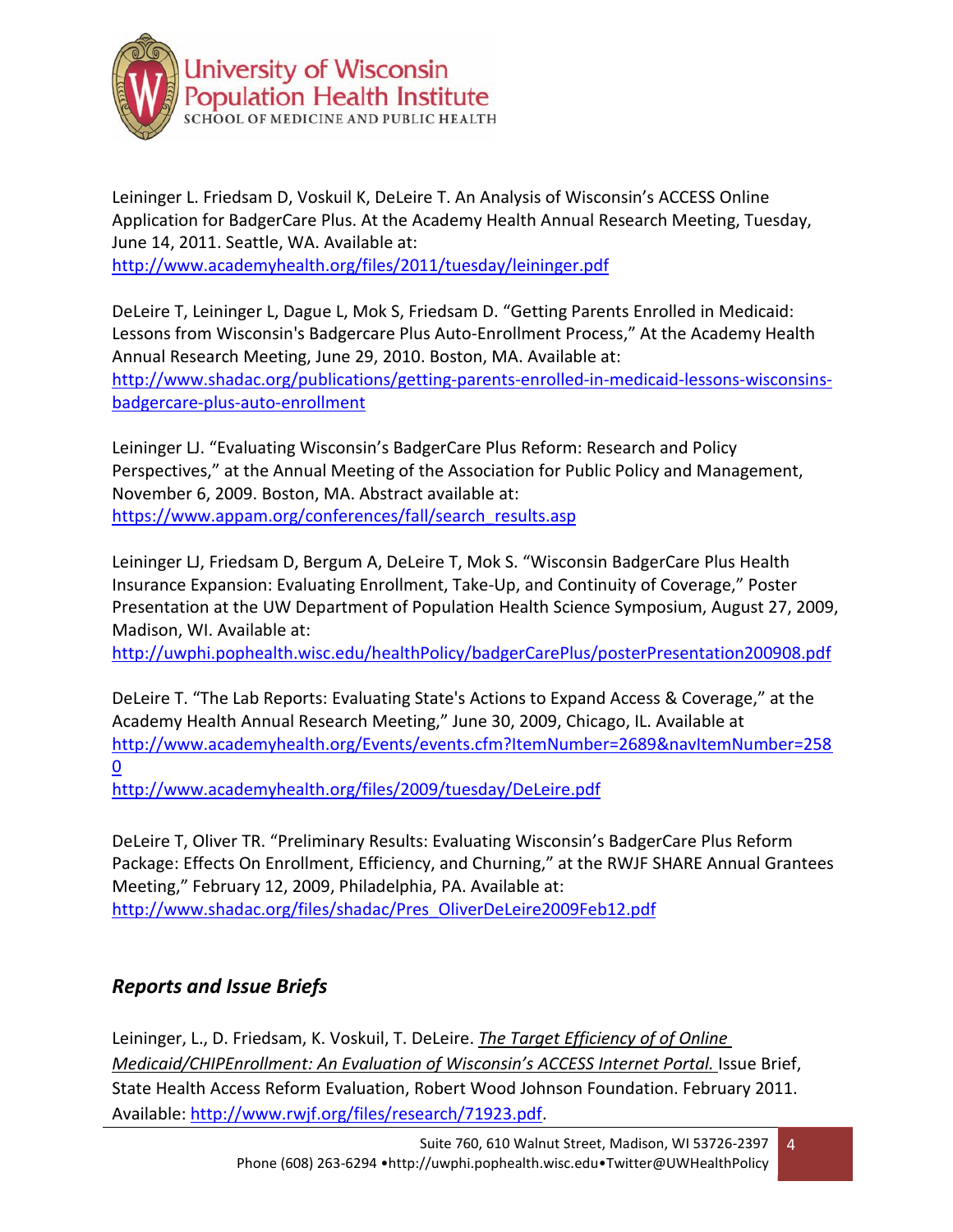

• Also published as *Online Application for Medicaid and BadgerCare: How Efficient Relative to Other Venues*? Issue Brief, University of Wisconsin Population Health Institute, May 2011. Available: [http://uwphi.pophealth.wisc.edu/publications/issueBriefs/issueBriefv10n02.pdf.](http://uwphi.pophealth.wisc.edu/publications/issueBriefs/issueBriefv10n02.pdf)

Friedsam D, DeLeire T, Dague L, Voskuil K, Meier s, Leininger L. Kuo D. Evaluation of BadgerCare Core Plan for Adults without Dependent Children ("Childless Adults"). Submitted to the Wisconsin Department of Health Services. December 2011.

> • Report #1: Evaluation of Wisconsin's BadgerCare Plus Core Plan for Adults without Dependent Children: How Does Coverage of Childless Adults Affect Their Utilization?

[http://uwphi.pophealth.wisc.edu/publications/other/core-plan-utilization-final](http://uwphi.pophealth.wisc.edu/publications/other/core-plan-utilization-final-report.pdf)[report.pdf](http://uwphi.pophealth.wisc.edu/publications/other/core-plan-utilization-final-report.pdf)

- Report #2: Evaluation of Wisconsin's BadgerCare Plus Core Plan for Adults without Dependent Children: The Utility of the Health Needs Assessment (HNA) [http://uwphi.pophealth.wisc.edu/publications/other/core-plan-hna-final](http://uwphi.pophealth.wisc.edu/publications/other/core-plan-hna-final-report.pdf)[report.pdf](http://uwphi.pophealth.wisc.edu/publications/other/core-plan-hna-final-report.pdf)
- Report #3: Evaluation of Wisconsin's BadgerCare Plus Core Plan for Adults without Dependent Children: Is Early Utilization Distorted by Pent-Up Demand? [http://uwphi.pophealth.wisc.edu/publications/other/core-plan-pent-up](http://uwphi.pophealth.wisc.edu/publications/other/core-plan-pent-up-demand-final-report.pdf)[demand-final-report.pdf](http://uwphi.pophealth.wisc.edu/publications/other/core-plan-pent-up-demand-final-report.pdf)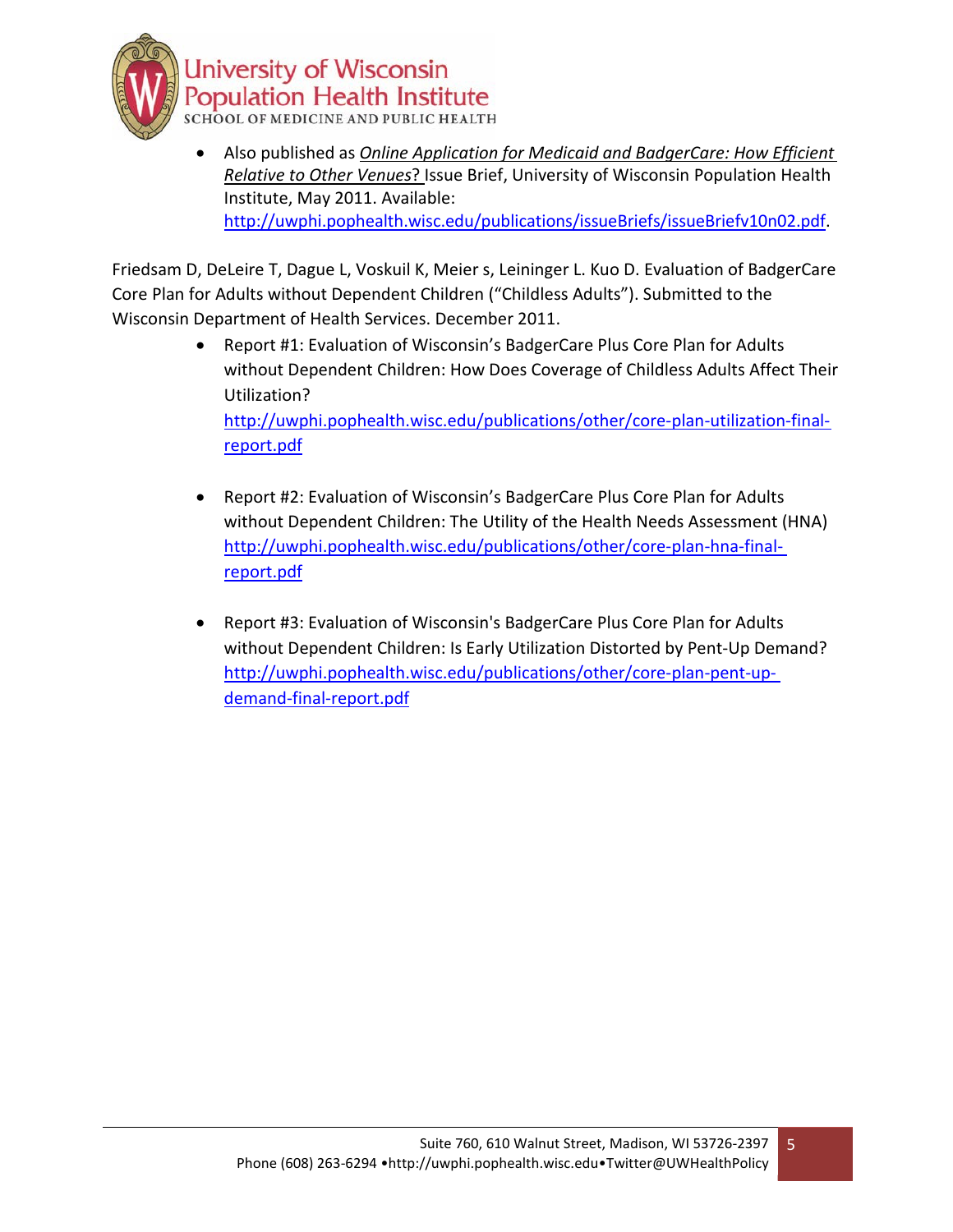

Friedsam, D., L. Dague, D. Kuo, L. Leininger, S. Meier, S. Mok, K. Voskuil, and T. DeLeire (PI). *Evaluation of Wisconsin's BadgerCare Plus: Final Reports.* Submitted to the Wisconsin Department of Health Services. December 2010.

Report #1: Executive Summary Findings on Enrollment, Take-Up, Continuity, Target Efficiency, and Participation in Employer-Sponsored Insurance Coverage Available at:

[http://uwphi.pophealth.wisc.edu/healthPolicy/badgerCarePlus/evaluation/executiveSu](http://uwphi.pophealth.wisc.edu/healthPolicy/badgerCarePlus/evaluation/executiveSummaryFinalReport-1.pdf) [mmaryFinalReport-1.pdf](http://uwphi.pophealth.wisc.edu/healthPolicy/badgerCarePlus/evaluation/executiveSummaryFinalReport-1.pdf)

Report #2: Enrollment, Take-Up, Exit, and Churning: Has BadgerCare Plus Improved Access to and Continuity of Coverage?

Available at:

[http://uwphi.pophealth.wisc.edu/healthPolicy/badgerCarePlus/evaluation/enrollmentT](http://uwphi.pophealth.wisc.edu/healthPolicy/badgerCarePlus/evaluation/enrollmentTakeUpExitChurningFinalReport-2.pdf) [akeUpExitChurningFinalReport-2.pdf](http://uwphi.pophealth.wisc.edu/healthPolicy/badgerCarePlus/evaluation/enrollmentTakeUpExitChurningFinalReport-2.pdf)

Report #3: Target Efficiency and the Displacement of Private Insurance: How Many New BadgerCare Enrollees Came from the Uninsured? Available at:

[http://uwphi.pophealth.wisc.edu/healthPolicy/badgerCarePlus/evaluation/crowdOutFin](http://uwphi.pophealth.wisc.edu/healthPolicy/badgerCarePlus/evaluation/crowdOutFinalReport-3.pdf) [alReport-3.pdf](http://uwphi.pophealth.wisc.edu/healthPolicy/badgerCarePlus/evaluation/crowdOutFinalReport-3.pdf)

Report #4: Wisconsin's Lessons about the Potential of Medicaid Auto-Enrollment Available at:

[http://uwphi.pophealth.wisc.edu/healthPolicy/badgerCarePlus/evaluation/autoEnrollm](http://uwphi.pophealth.wisc.edu/healthPolicy/badgerCarePlus/evaluation/autoEnrollmentFinalReport-4.pdf) [entFinalReport-4.pdf](http://uwphi.pophealth.wisc.edu/healthPolicy/badgerCarePlus/evaluation/autoEnrollmentFinalReport-4.pdf)

Report #5: Wisconsin's On-Line System for Medicaid Application and Enrollment: Who Uses It? And Does it Increase Take-Up of Benefits?

Available at:

[http://uwphi.pophealth.wisc.edu/healthPolicy/badgerCarePlus/evaluation/autoEnrollm](http://uwphi.pophealth.wisc.edu/healthPolicy/badgerCarePlus/evaluation/autoEnrollmentFinalReport-4.pdf) [entFinalReport-4.pdf](http://uwphi.pophealth.wisc.edu/healthPolicy/badgerCarePlus/evaluation/autoEnrollmentFinalReport-4.pdf)

Report #6: Has Wisconsin Achieved the Policy Goal of 98% Access to Health Insurance? Available at:

[http://uwphi.pophealth.wisc.edu/healthPolicy/badgerCarePlus/evaluation/98PercentFi](http://uwphi.pophealth.wisc.edu/healthPolicy/badgerCarePlus/evaluation/98PercentFinalReport-6.pdf) [nalReport-6.pdf](http://uwphi.pophealth.wisc.edu/healthPolicy/badgerCarePlus/evaluation/98PercentFinalReport-6.pdf)